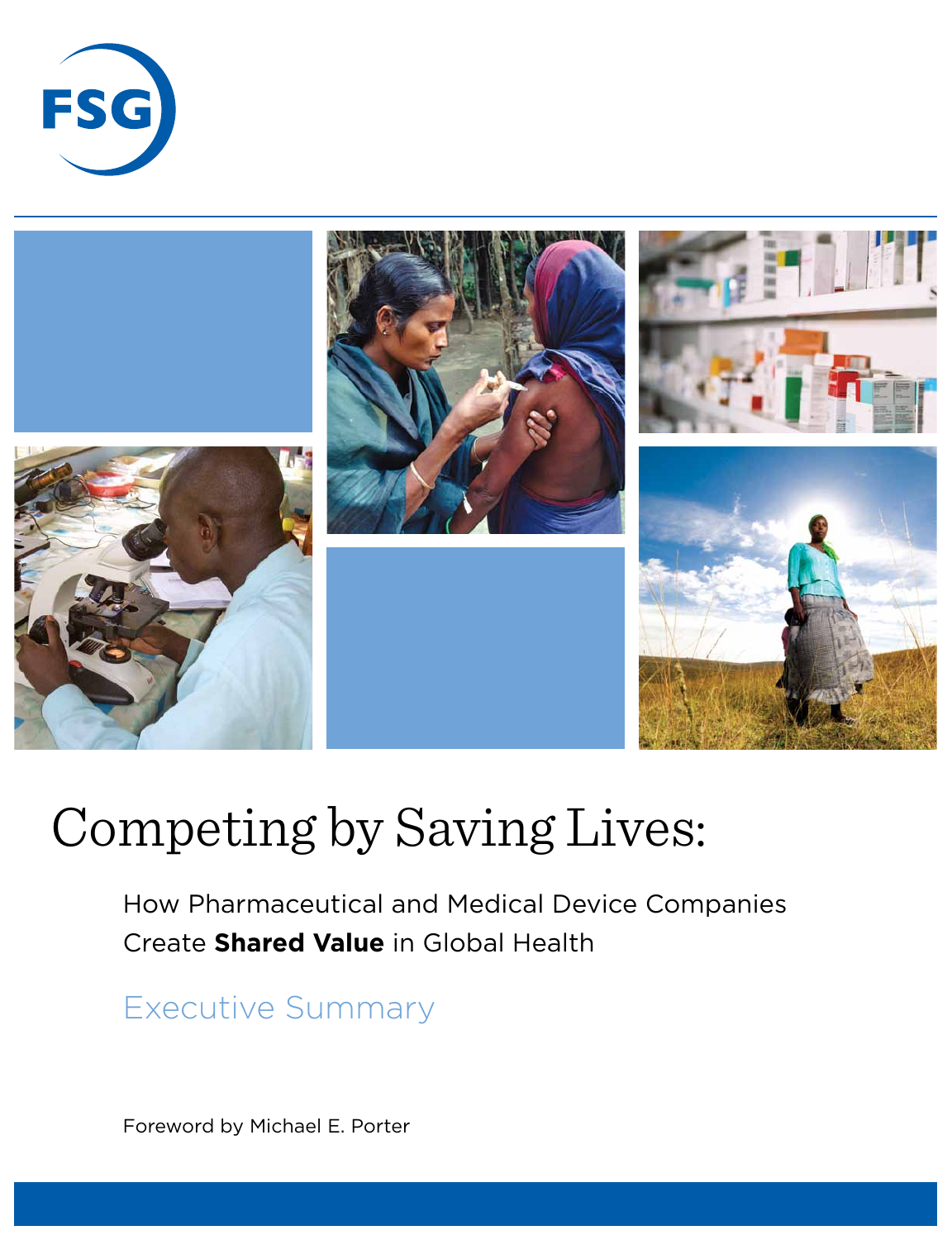# Foreword

### Shared value is inherent in health technology companies.

By Michael E. Porter, Professor Harvard Business School and Co-Founder, FSG



Pharmaceutical and medical device companies, the focus of this report, create both economic and societal value when they provide products that tackle important health problems. Not all fields have clear opportunities to create competitive advantage while

simultaneously advancing such a vital societal goal as better health. However, the opportunity for these industries to create shared value is far greater.

#### Capitalism faces a watershed moment.

Now is the time for the private sector to demonstrate its potential for both economic growth and societal purpose. As companies create shared value by meeting social needs, the capabilities and scalability of business is unleashed on societal challenges such as the rising burden of non-communicable diseases in the developing world. Government, local health systems, and the nonprofit sector will play leadership roles in prevention and treatment. But capitalism, guided by the pursuit of shared value, will take on a greater role in addressing the global burden of disease.

#### **CREATING SHARED VALUE**

"Companies create shared value by creating economic value and societal value simultaneously. There are three distinct ways to do this: by reconceiving products and markets, redefining productivity in the value chain, and building supportive industry clusters at the company's locations."

Michael E. Porter and Mark R. Kramer, "Creating Shared Value," *Harvard Business Review*

Historically, pharmaceutical and medical device companies built their businesses by serving affluent markets in North America, Europe, and Japan. In the process, they have overlooked the unmet health needs of billions of underserved patients, and with it, huge opportunities for innovation and growth.

Fortunately, there are promising signs of change. Some pharmaceutical and medical device companies are prioritizing previously underserved patients and markets. Rather than seeing efforts in assisting lower income customers as corporate social responsibility and philanthropy, companies are transforming their products, pricing, manufacturing, distribution, and marketing to profitably meet previously unmet needs. There are encouraging signs that serving these new markets can be profitable, and multiply the size of the available market.

This report follows the January 2011 release of the article "Creating Shared Value" in *Harvard Business Review.* It represents the first of a series of studies that will focus on shared value within particular sectors.<sup>1</sup> The report seeks to inform and inspire companies in the pharmaceutical and medical device industries, while providing insights that can assist companies

in other fields create and implement shared value. We hope that this study spurs leaders from the private sector, civil society, investors, and government in new approaches to addressing health problems through new management thinking, innovations in business models, and cross-sector collaboration.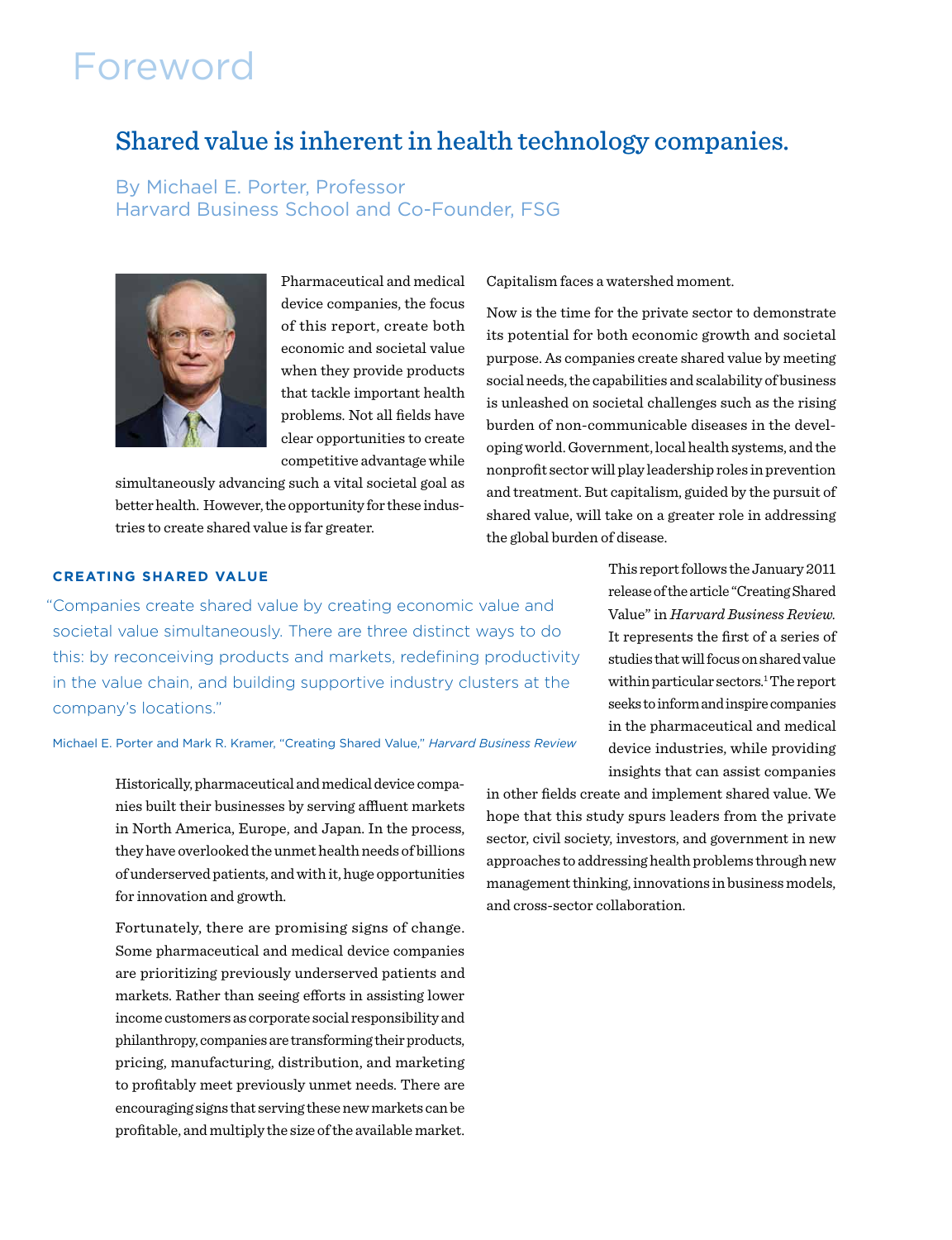# Executive Summary

### A new dynamic is changing the basis of competition in the pharmaceutical and medical device industries.

Increasingly, companies are seeing opportunities to meet the needs of underserved populations in lowand middle-income countries, where they once saw little commercial interest. This report highlights how pharmaceutical and medical device companies are **creating shared value in global health** by enhancing their competitiveness while simultaneously addressing the global burden of disease — often working in partnership with governments, funders, and nonprofit organizations.

#### **Background**

- In return for investing in risky R&D to develop revolutionary, life-saving technologies, society provides pharmaceutical and medical device firms with intellectual property protections that reward success. While this social contract has worked well for the world's richest nations, until recently, the underserved in Asia, Africa, and Latin America have generally been an afterthought. Global health advocates have called for better adapted products and lower prices, to which companies have responded. But until recently, efforts have largely been philanthropic or reputation-driven.
- In the last decade, this picture has begun to change. Developed markets are coming under pressure as traditional health systems are scrutinizing costs as never before. At the same time, R&D productivity has fallen, particularly for pharmaceutical firms. This is forcing companies to reconsider opportunities in low- and middle-income countries they may previously have overlooked. In parallel, newly recognized market opportunities are emerging around the enormous unaddressed health needs in these countries. Emerging markets could account for nearly half of worldwide revenues for pharmaceutical companies by  $2012$ ,<sup>2</sup> and these areas

are expected to account for 75 percent of industry growth over the coming decade.3

#### The Shared Value Opportunity

- Companies create shared value in global health when they compete on the basis of improving health outcomes for the underserved. Rather than competing for market share among well-funded payers and wealthy patients, companies view their success in terms of their ability to improve health outcomes by building and serving new markets. To achieve that success, companies need to systematically and relentlessly uncover new, unmet needs, and find new and better ways to address them at scale.
- **Low- and middle-income countries have vast** unmet needs. The top five non-injury causes of death in 2008 claimed nearly 29 million lives in low- and middle-income countries, compared with just 6.6 million in high-income countries. Southeast Asian and African countries, in particular, face a double burden of infectious diseases and non-communicable diseases (NCDs), such as cardiovascular disease, diabetes, and cancer.
- Meeting these needs is challenging, even for sophisticated corporations. Missing skills and knowledge, limited market information, ineffective regulation, inadequate health systems, and limited funding or inability of patients to pay present firms with huge barriers to entry. To overcome these barriers, companies are investing in three levels of shared value (see Figure 1).
- **Efforts to create shared value across the three** levels are mutually reinforcing. Productive and lower-cost value chains are essential to introducing redesigned product portfolios to underserved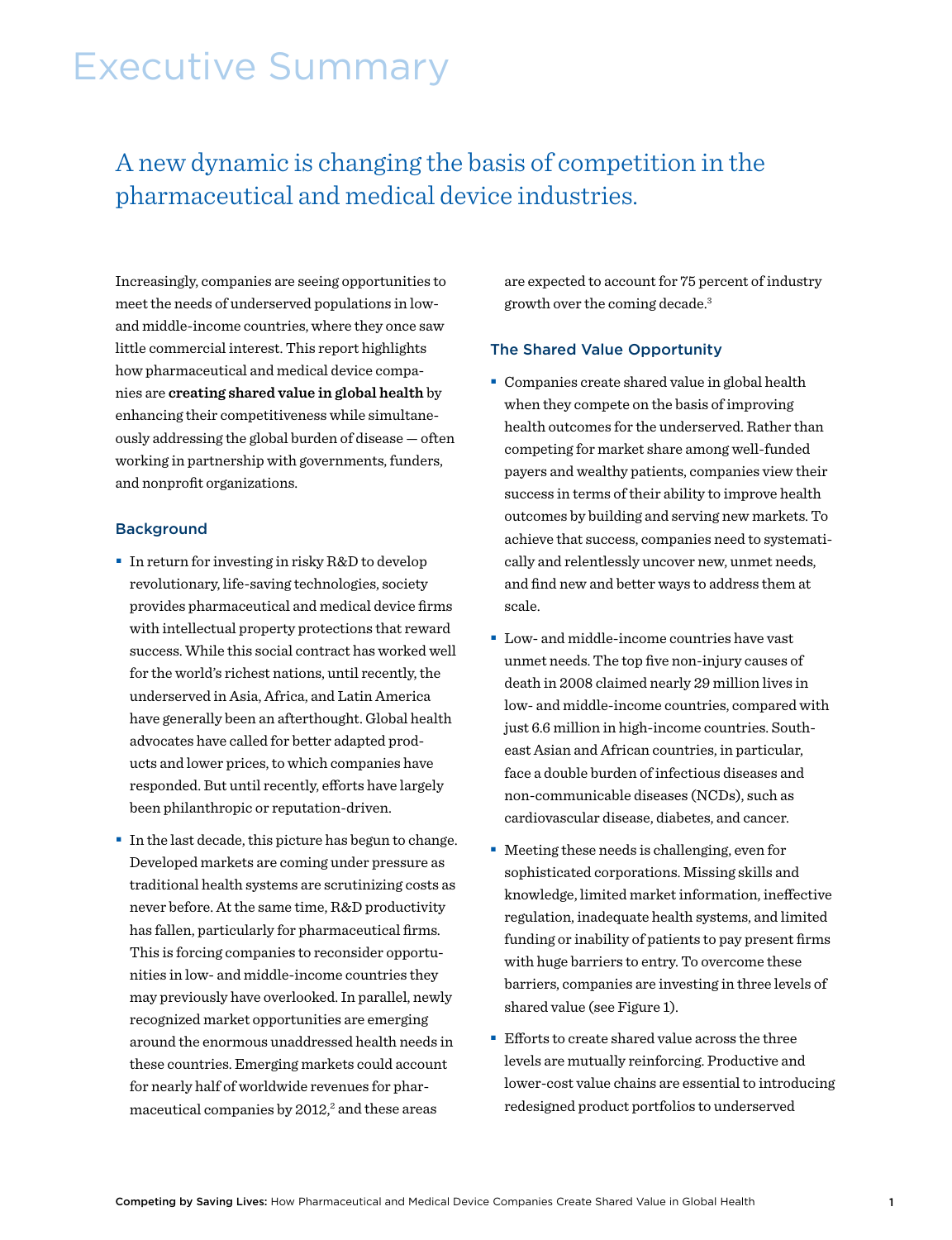#### **Figure 1: Levels of Shared Value Creation for Pharmaceutical and Medical Device Companies**

- **1 Reconceiving Products**
- Reconceiving Products **2 Redefining Productivity 3 Enabling Local Cluster 1 2 and Markets 2 in the Value Chain 3 3 Development**
- • R&D for drugs, vaccines, and devices that fill unmet health needs
- • Adaptation of existing products to reduce complexity and cost
- • Tailored product offerings to meet local market conditions
- to reduce cost and risk • Efficient, local supply chains

• Collaborative and homegrown R&D

- and manufacturing to reduce production costs
- • Locally-adapted sales and distribution to penetrate new markets and better meet patient needs
- **Development**
- • Behavior-change campaigns to increase the sophistication of demand for health care
- • Health system strengthening to enable delivery of needed products and services
- • Advocacy and capacity building to strengthen policy and the regulatory environment

markets. Strong clusters can enable firms to serve population segments that were previously out of reach, and can open up new, lower-cost manufacturing and distribution options. Leading firms are beginning to design multi-level approaches to harness this multiplier effect, though the right combination will be unique to a particular company and market.

- Stakeholders and shareholders are warming to shared value. Global health stakeholders desire a move away from charity to more sustainable and scalable ways to provide drugs, vaccines, and medical devices to patients in underserved markets. And these stakeholders want to partner — in a recent survey, 79 percent of nonprofit organizations reported that pharmaceutical and medical device companies are essential partners in the effort to achieve their missions.<sup>4</sup> Mainstream investors are adopting a wait-and-see attitude to company engagement in low- and middle-income countries. More socially-minded investors and analysts are paying increasing attention to companies reaching the underserved.
- Shared value cannot address all global health needs. Systemic market failures exist in health technology, notably around neglected diseases, where needed

products and services are not being developed or delivered on a commercial basis due to the inability of patients to pay. A shared value frontier defines the boundary of such failures.

- However, companies are innovating to serve patients at the shared value frontier, where health systems are notably deficient or patients lack the ability to pay. As local complexities increase, companies are employing sophisticated combinations of shared value approaches. In the longer term, there is good evidence to believe that some companies will expand the shared value frontier further into poorer populations.
- Corporate philanthropy and external funders, such as governments and foundations, can also bridge the shared value frontier. Corporate philanthropy can accelerate existing shared value initiatives — often through strengthening health systems — or incubate new projects in locations where companies do not have commercial operations. Governments and private funders also offer incentives that reduce risk for investments in R&D efforts or establish commitments for future drug or vaccine purchases.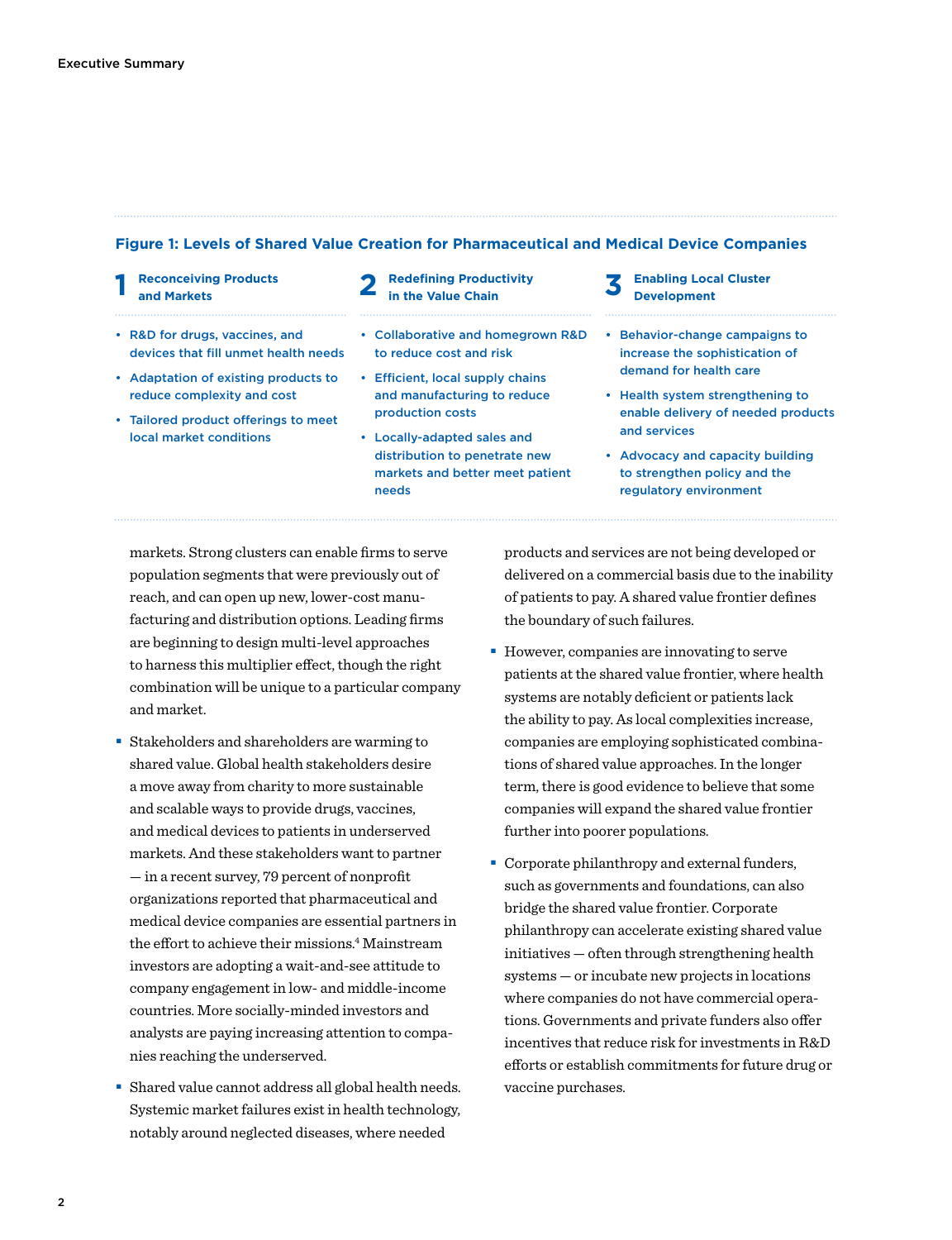#### Implementing Shared Value for Global Health

Common success factors are emerging among companies as they implement shared value. Leading companies are following five principles:

- **Focused and determined leadership at the CEO** and country levels. Companies that excel at shared value have CEOs and country-level managers who bring a compelling vision and personal involvement to expansion efforts in low- and middle-income markets. Without leadership, pharmaceutical and medical device companies stumble and resort to more traditional, charity-led engagement with patients in low- and middle-income countries.
- A culture of innovation and learning reflected in structures and incentives. Cross-functional teams can help to coalesce, prioritize, and coordinate shared value approaches that straddle R&D, government affairs, and marketing. Companies have also created separate social innovation units that directly manage shared value initiatives.
- **New approaches to measurement that track** the link between business value and improved patient lives. Such metrics offer companies a way to understand what works to create shared value, and allows them to assess the potential of new investments, to allocate resources, and to set relevant incentives. While few companies have developed robust systems to measure shared value, early adopters are starting to use such information to make key management decisions, and are seeing improved performance as a result.
- New skills in identifying and acting on unmet health needs. To penetrate new markets, companies require employees with on-the-ground knowledge of health needs among underserved patients, an ability to translate needs into business strategy, and strong stakeholder-engagement capabilities.
- **New partnerships for shared value insights** and implementation. Companies are looking to a new set of partners to help with shared value strategy-setting and specific competencies in adapting products, improving productivity and cost effectiveness, and strengthening the competitive context. Many of these partners are nonprofits, which marks a shift from prior roles as corporate philanthropic grantees.

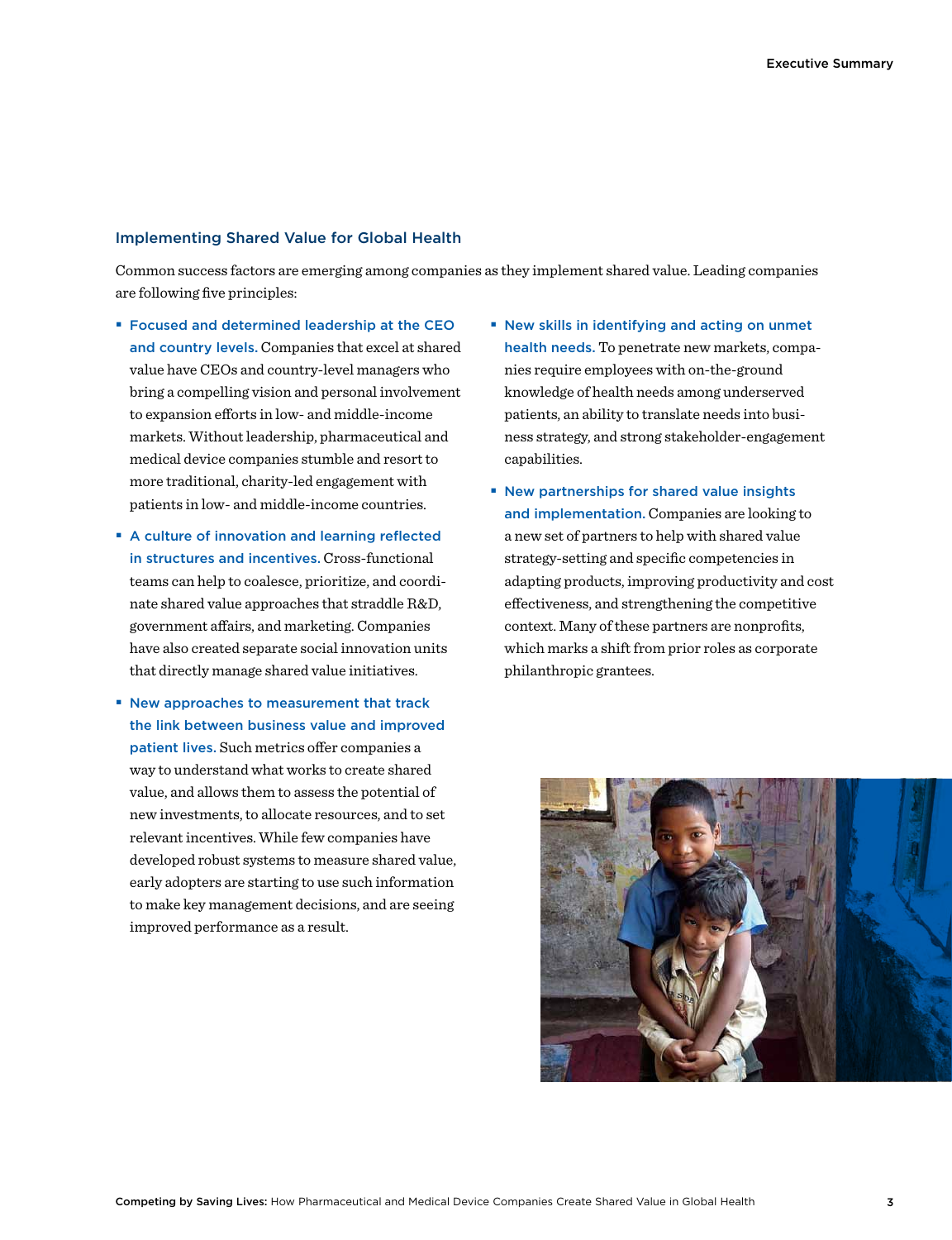#### Catalyzing Greater Shared Value for Global Health

The following recommendations for companies and stakeholders can catalyze greater experimentation in shared value for the benefit of companies, patients, and health systems.

#### *Recommendations for Companies*

*→ Shift from defensive to affirmative engagement with patients in low- and middle-income countries.* 

Companies should be transparent with global stakeholders about their ambitions in low- and middleincome countries. Specific shared value approaches, motivated by profit, can be articulated for the benefit of the global health field. Where shared value approaches are not presently feasible, companies can explain the role of their philanthropic contributions and the intentions of partnerships with government and private funders.

#### *→ Innovate and capture knowledge on health product delivery.*

As companies learn more about how to market drugs, vaccines, and medical devices to the hard-to-reach and poorly-served populations, lessons should be shared, within the limits of competitive confidentiality. Promising multi-sector models for sharing best practices on health product distribution and disease awareness-building are emerging.

#### *→ Experiment with shared value measurement to spur learning and innovation.*

Pharmaceutical and medical device companies should be in a position to lead other industries on measuring shared value, due to the inherent alignment between the increased sales of their life-enhancing products and meeting patient health needs. Companies should set, specific, forward-looking targets for populations, behavior changes, health system strengthening and disease indicators, and should measure progress towards them.

#### *→ Invest early to gain first-mover advantage.*

Companies that invest ahead of their rivals, such as GlaxoSmithKline in India and Novo Nordisk in China, find themselves with a sizable competitive advantage as new markets develop and mature.

#### *Recommendations for Global Health Stakeholders*

*→* Context-setting institutions, such as governments and civil society, can monitor the results of shared value initiatives, including patient outcomes and health system improvements. Specifically, advocacy-oriented organizations have a role to play in ensuring that health technology companies develop strategies to expand access to poorer patients at the frontier of shared value in Africa and Asia. Organizations that provide information and insight on unmet health needs can stimulate more immediate shared value opportunities through patient research, value chain analysis, and health system auditing. Organizations that partner with companies to implement shared value strategies can be more proactive in offering their services. Lastly, funders can incentivize the private sector to scale-up delivery of health products to patients in remote locations or where health systems are particularly deficient.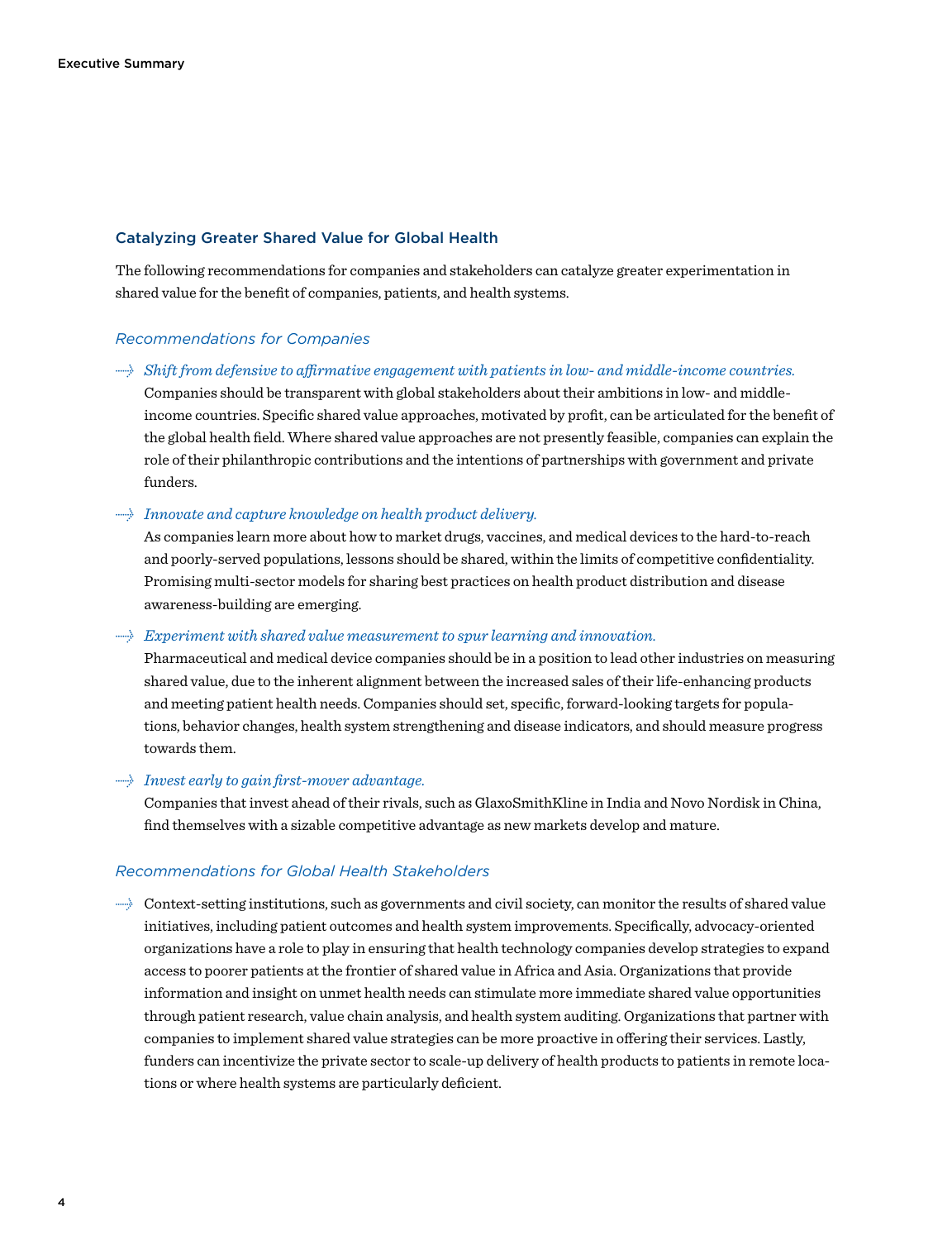#### Acknowledgements

FSG gratefully acknowledges the support of Abbott, BD, Eli Lilly and Company, and Medtronic, in the research, writing, and publication of this report. We applaud their leadership and vision for proactively sponsoring this research to document the shifting nature of their industries in addressing the unmet health needs in low- and middle-income countries.

FSG also appreciates the insights and guidance from our advisors — Michael Porter, Jane Nelson, Sophia Tickell, Jeff Sturchio, Hannah Kettler, and Inder Singh — who have contributed significantly to the creation of this report.

We also thank the Global Health Council in partnering on a survey of their members to garner the perspectives of global health stakeholders for this report.

We are especially grateful to the many leaders in the pharmaceutical and medical device industries and global health stakeholders who took the time to participate in interviews to provide their valuable insights, ideas, and candor.

Thank you to Eli Lilly and Company and Gary Cohen for sharing photographs for this report.

#### Sponsors

Abbott **BD** Eli Lilly and Company **Medtronic** 

#### Advisors

Hannah Kettler, Senior Program Officer Bill and Melinda Gates Foundation

Jane Nelson, Director Harvard Kennedy School Corporate Social Responsibility Initiative

Michael E. Porter Professor, Harvard Business School

Inder Singh Executive Vice President of Access Clinton Health Access Initiative

Jeff Sturchio

(former) President and Chief Executive Officer Global Health Council

Sophia Tickell, Director

PharmaFutures/Meteos

#### Authors

Kyle Peterson, Managing Director Samuel Kim, Associate Matthew Rehrig, Consultant Mike Stamp, Senior Consultant

#### **Disclaimers**

All statements and conclusions, unless specifically attributed to another source, are those of the authors and do not necessarily reflect those of any individual interviewee, advisor, or sponsor.

FSG has worked with and on behalf of organizations mentioned in this report. Some organizations have paid for our consulting services while others have been sought out as subject matter contributors. The following organizations have paid professional fees to FSG for strategic advice: Abbott, the Access to Medicine Foundation, AstraZeneca, Bill and Melinda Gates Foundation, Eli Lilly and Company, Medtronic, Merck, Novartis, PATH, and Pfizer.



[Competing By Saving Lives: How Pharmaceutical and Medical Device Companies Create Shared Value in Global Health by FSG](http://www.fsg.org/tabid/191/ArticleId/557/Default.aspx?srpush=true) is licensed under a [Creative Commons Attribution-NoDerivs 3.0 Unported License.](http://creativecommons.org/licenses/by-nd/3.0/)

Permissions beyond the scope of this license may be available at www.fsg.org.